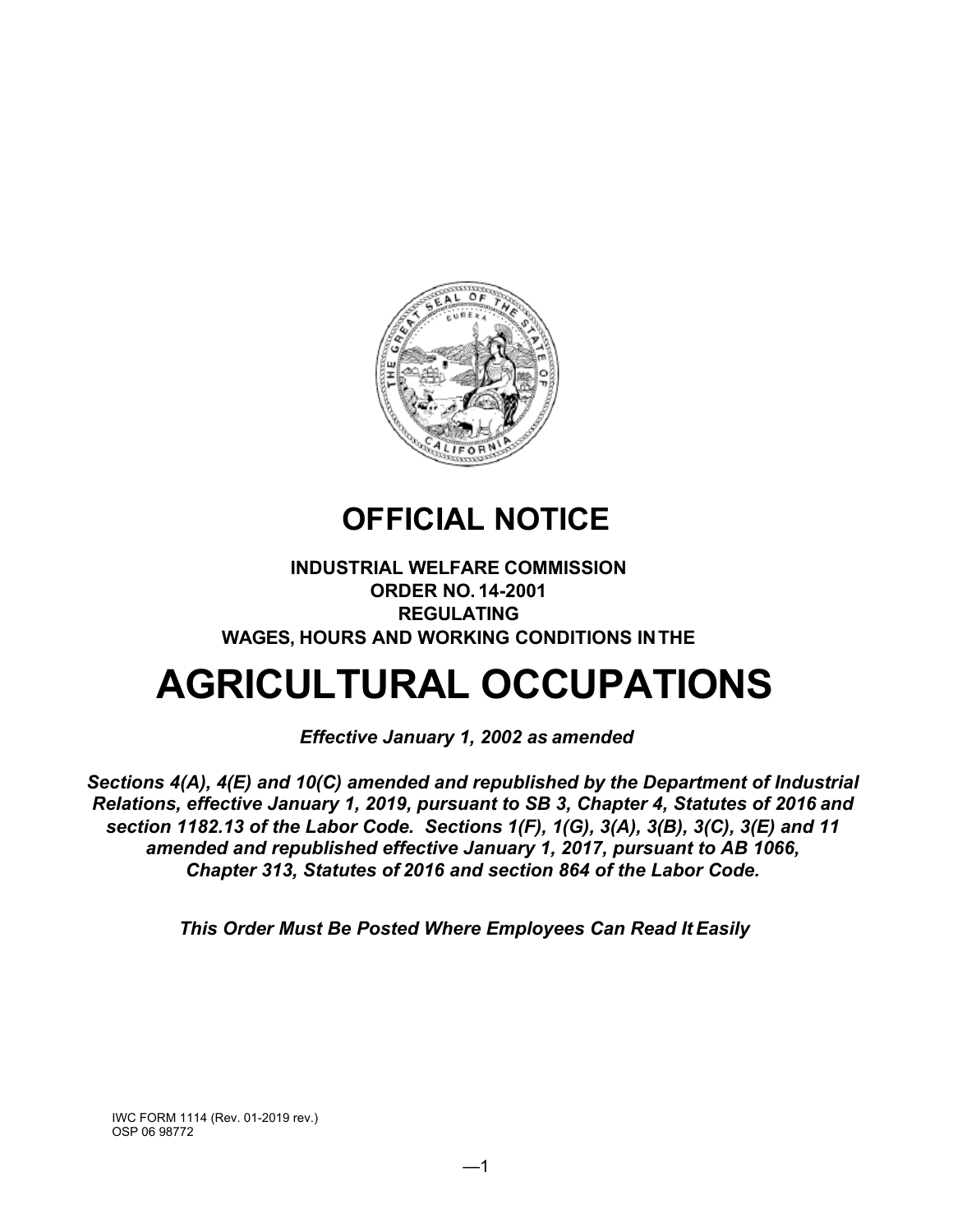Please Post With This Side Showing •

#### **OFFICIAL NOTICE**

Effective January 1, 2002 as amended

Sections 4(A), 4(E) and 10(C) amended and republished by the Department of Industrial Relalions, effective January 1, 2019, pursuanr ro SB 3, Chapter 4, Srarures of 2016 and section 1182.13 of the Labor Code. Sections 1(F), 1(G), 3(A), 3(B), 3(C), 3(E) and 11 amended and republished effective January 1, 2017, pursuant to AB 1066, Chapter 313, Statutes of 2016 and section 864 of the Labor Code.

### **INDU STRIAL WELFARE COMMISSION ORDER NO. 14-2001 REGULATING WAGES, HOURS AND WORKING CONDITIONS IN THE AGRICULTURAL OCCUPATIONS**

**TAKE NOTICE:** To employers and representatives of persons working in industries and occupations in the State of California: The Department of Industrial Relations amends and republishes the minimum wage and meals and lodging credits in the Industrial Welfare Commission's Orders as a result of legislation enacted (SB 3, Ch. 4, Stats of 2016, amending section 1182.12 of the California Labor Code, and AB 1835, Ch. 230, Stats of 2006, adding sections 1182.12 and 1182.13 to the California Labor Code). The Department of Industrial Relations also updated this Industrial Welfare Commission Order pursuant to legislation enacted (AB 1066, Ch. 313, Stats of 2016, adding sections 857 through 864 to the California Labor Code). The updates, amendments and republishing make no other changes to this order.

 *Phase-In Overtime for Agricultural Workers Act of 2016*, which incorporates Chapter 1 as stated), Chapter 6 of the Labor Code Employers and representatives of persons working in the industry and occupations to which this order applies should note that, except as set forth in California Labor Code Section 860 and subdivision (a) of Labor Code Section 862, which are reflected in Section 3 of this order, all other provisions of Division 2, Part 2, Chapter 1 of the Labor Code (commencing with Section 500) regarding compensation for overtime work shall apply to workers in an agricultural occupation commencing January 1, 2017. (See California Labor Code Section 861.) Where this order is inconsistent with Division 2, Part 2, Chapter 6 of the Labor Code (the governs, including the applicable effective dates, unless this order provides greater protections or benefits to agricultural employees. (See California Labor Code Section 864.)

#### **1. APPLICABILITY OF ORDER**

This order shall apply to all persons employed in an agricultural occupation whether paid on a time, piece rate, commission, or other basis, except that:

 (A) No provision of this order shall apply to any employee who is engaged in work which is primarily intellectual, managerial, or creative, and which requires exercise of discretion and independent judgment, and for which the remuneration is not less than two (2) times the monthly state minimum wage for full-time employment.

(B) No provision of this order shall apply to any individual who is the parent, spouse, child, or legally adopted child of the employer.

(C) Section 5 of this order shall not apply to any employer who employs fewer than five (5) persons covered by this order. If at any one time during a calendar year an employer has five (5) or more employees covered by this order, every provision of this order, including Section 5, Reporting Time Pay, shall apply to that employer throughout that calendar year.

(D) No provision of this order shall apply to any employee covered by Order No. 8 or Order No. 13, relating to industries handling products after harvest.

(E) The provisions of this order shall not apply to any individual participating in a national service program, such as AmeriCorps, carried out using assistance provided under Section 12571 of Title 42 of the United States Code. (See Stats. 2000, chap. 365, amending Labor Code § 1171.)

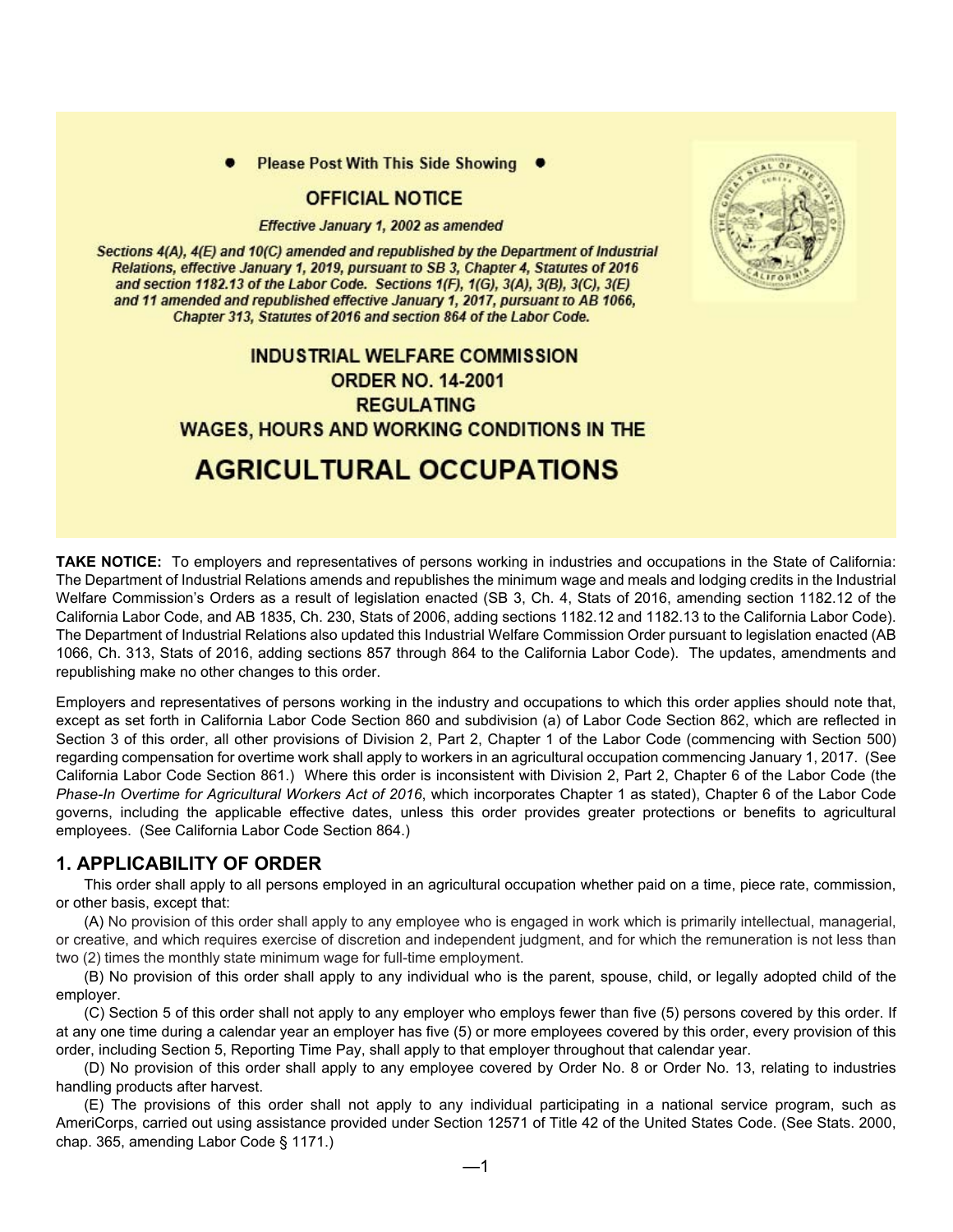(F) Sections 3, 4(A)-(D), 5, 6, 9, 11, 12, and 13 of this order shall not apply to an employee engaged to work as a "sheepherder,"  employees) beginning January 1, 2022. Otherwise, this order, including Section 4(A), shall apply to any workweek during which a as that occupation is defined in Section 2 (N). Section 3(A)(2) shall apply to a sheepherder employed by a large employer (more than 25 employees) beginning January 1, 2019, and Section 3(A)(3) shall apply to a sheepherder employed by a small employer (25 or fewer sheepherder employee is engaged in any non-sheepherding agricultural or other work.

 (G) Section 3 of this order shall not apply to an employee licensed pursuant to Article 3 (commencing with Section 7850) of 1, 2019, and Section 3(A)(3) shall apply to a licensed crew member employed by a small employer (25 or fewer employees) Chapter 1 of Part 3 of Division 6 of the Fish and Game Code who serves as a crew member on a commercial fishing vessel. Section 3(A)(2) shall apply to a licensed crew member employed by a large employer (more than 25 employees) beginning January beginning January 1, 2022.

#### **2. DEFINITIONS**

(A) "Commission" means the Industrial Welfare Commission of the State of California.

(B) "Division" means the Division of Labor Standards Enforcement of the State of California.

(C) "Employ" means to engage, suffer, or permit to work.

(D) "Employed in an agricultural occupation" means any of the following described occupations:

(1) The preparation, care, and treatment of farm land, pipeline, or ditches, including leveling for agricultural purposes, plowing, discing, and fertilizing the soil;

(2) The sowing and planting of any agricultural or horticultural commodity;

(3) The care of any agricultural or horticultural commodity; as used in this subdivision, "care" includes but is not limited to, cultivation, irrigation, weed control, thinning, heating, pruning, or tying, fumigating, spraying, and dusting;

(4) The harvesting of any agricultural or horticultural commodity, including but not limited to, picking, cutting, threshing, mowing, knocking off, field chopping, bunching, baling, balling, field packing, and placing in field containers or in the vehicle in which the commodity will be hauled, and transportation on the farm or to a place of first processing or distribution;

(5) The assembly and storage of any agricultural or horticultural commodity, including but not limited to, loading, road siding, banking, stacking, binding, and piling;

(6) The raising, feeding and management of livestock, fur bearing animals, poultry, fish, mollusks, and insects, including but not limited to herding, housing, hatching, milking, shearing, handling eggs, and extracting honey;

(7) The harvesting of fish, as defined by Section 45 of the Fish and Game Code, for commercial sale;

(8) The conservation, improvement or maintenance of such farm and its tools and equipment.

(E) "Employee" means any person employed by an employer.

(F) "Employer" means any person as defined in Section 18 of the Labor Code, who directly or indirectly, or through an agent or any other person, employs or exercises control over the wages, hours, or working conditions of any person.

(G) "Hours worked" means the time during which an employee is subject to the control of an employer, and includes all the time the employee is suffered or permitted to work, whether or not required to do so.

(H) "Minor" means, for the purpose of this Order, any person under the age of eighteen (18) years.

(I) "Non-sheepherding work" means any work except the work defined in section 2(N) below.

(J) "Open range sheepherding" means, generally, sheepherding on land that is not cultivated, but produces native forage ("browse" or herbaceous food that is available to livestock or game animals) for animal consumption, and includes land that is revegetated naturally or artificially to provide forage cover that is managed like range vegetation. The range may be on private, federal, or state land. Typically, the land is not only non-cultivated, but not suitable for cultivation because it is rocky, thin, semiarid, or otherwise poor. Also, many acres of range land are required to graze one animal unit (five sheep) for one month. By its very nature, open range sheepherding is conducted over wide expanses of land, such as thousands of acres.

(K) "Outside Salesperson" means any person, 18 years of age or over, who customarily and regularly works more than half the working time away from the employer's place of business selling tangible or intangible items or obtaining orders or contracts for products, services or use of facilities.

(L) "Piece rate basis" is a method of payment based on units of production or a fraction thereof.

(M) "Primarily" as used in Section 1, Applicability, means more than one-half the employee's work time.

(N) "Sheepherder" means any individual who is employed to do any of the following: tend flocks of sheep grazing on range or pasture; move sheep to and about an area assigned for grazing; prevent sheep from wandering or becoming lost, or using trained dogs to round up strays and protect sheep against predators and the eating of poisonous plants; assist in the lambing, docking, and shearing of sheep; provide water or feed supplementary rations to sheep; or perform the work of a sheepherder pursuant to an approved job order filed under the provisions of Section 101(a)(15)(H)(ii)(a) of the federal Immigration and Nationality Act (commonly referred to as the "H-2A" program (see 8 U.S.C. Section 1101 et seq.), or any successor provisions.

(O) "Shift" means designated hours of work by an employee, with a designated beginning time and quitting time.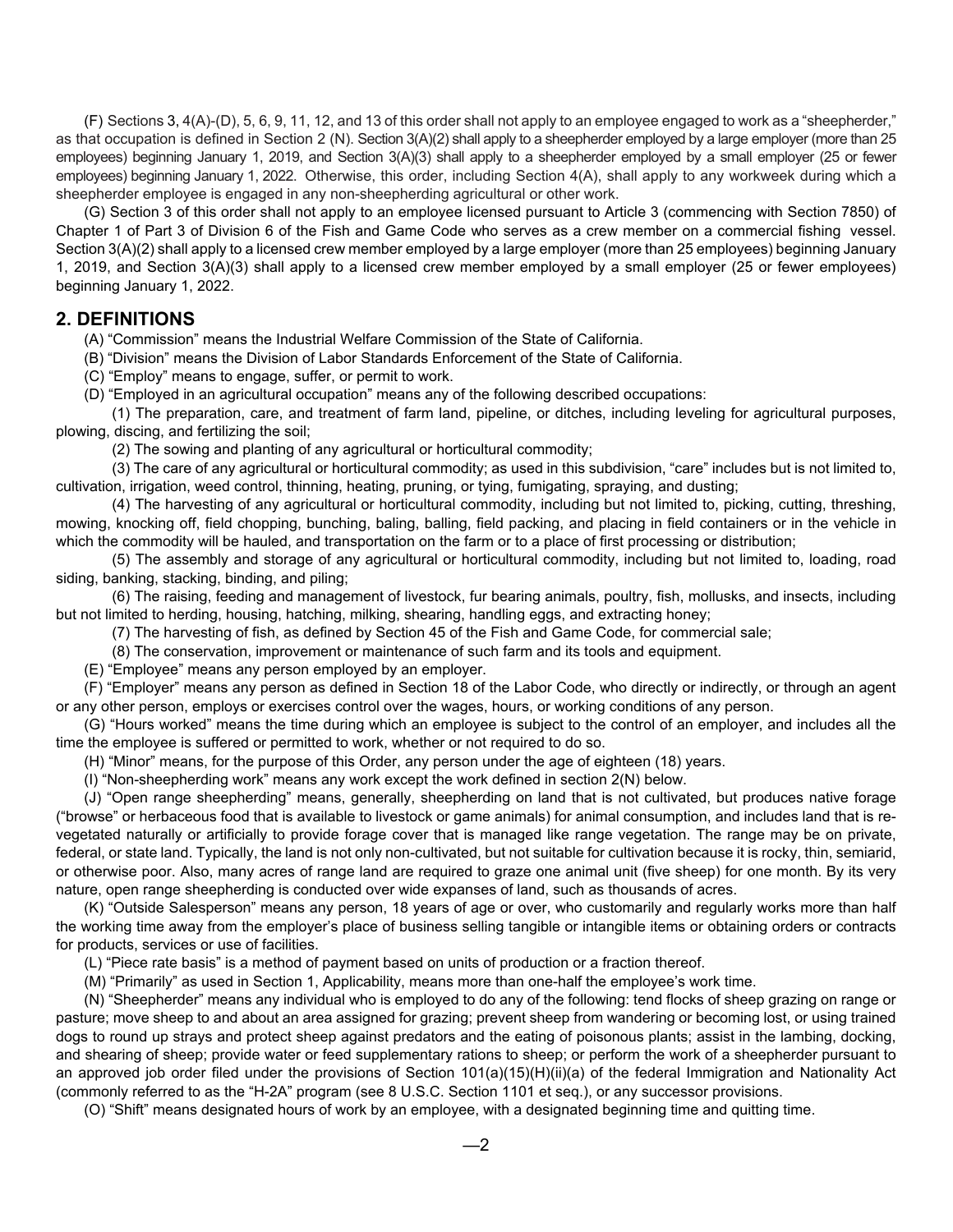(P) "Split shift" means a work schedule which is interrupted by non-paid non-working periods established by the employer, other than bona fide rest or meal periods.

(Q) "Wages" includes all amounts for labor performed by employees of every description, whether the amount is fixed or ascertained by the standard of time, task, piece, commission basis, or other method of calculation.

(R) "Workday" means any consecutive 24 hours beginning at the same time each calendar day.

(S) "Workweek" means any seven (7) consecutive days, starting with the same calendar day each week. "Workweek" is a fixed and regularly recurring period of 168 hours, seven (7) consecutive 24-hour periods.

#### **3. HOURS AND DAYS OF WORK**

(A) The following overtime provisions are applicable to employees eighteen (18) years of age or over and to employees sixteen (16) or seventeen (17) years of age who are not required by law to attend school:

(1) Such employees shall not be employed more than ten (10) hours in any one workday or more than six (6) days in any workweek unless the employee receives one and one-half (1<sup>1/2</sup>) times such employee's regular rate of pay for all hours worked over ten (10) hours in any workday and for the first eight (8) hours on the seventh (7th) day of work and double the employee's regular rate of pay for all hours worked over eight (8) on the seventh (7th) day of work in the workweek.

(2) For employers of more than 25 employees:

(a) Starting January 1, 2019, an employee shall not be employed more than nine and one-half  $(9<sup>1</sup>/2)$  hours per workday or fifty-five (55) hours per workweek unless the employee receives one and one-half  $(1<sup>1</sup>/<sub>2</sub>)$  times such employee's regular rate of pay for all hours worked over nine and one-half  $(9<sup>1</sup>/<sub>2</sub>)$  hours in any one workday or more than fifty-five (55) hours in any one workweek.

(b) Starting January 1, 2020, an employee shall not be employed more than nine (9) hours per workday or fifty (50) hours per workweek unless the employee receives one and one-half  $(1<sup>1</sup>/2)$  times such employee's regular rate of pay for all hours worked over nine (9) hours in any one workday or more than fifty (50) hours in any one workweek.

(c) Starting January 1, 2021, an employee shall not be employed more than eight and one-half  $(8<sup>1</sup>/2)$  hours per workday or forty-five (45) hours per workweek unless the employee receives one and one-half ( $1\frac{1}{2}$ ) times such employee's regular rate of pay for all hours worked over eight and one-half  $(8<sup>1</sup>/2)$  hours in any one workday or more than forty-five (45) hours in any one workweek.

(d) Starting January 1, 2022, an employee shall not be employed more than eight (8) hours per workday or work in excess of forty (40) hours per workweek unless the employee receives one and one-half  $(1<sup>1</sup>/<sub>2</sub>)$  times such employee's regular rate of pay for all hours worked over eight (8) hours in any workday or more than forty (40) hours in any workweek and double the employee's regular rate of pay for all hours worked over twelve (12) hours in any one workday.

(3) For employers of 25 or fewer employees:

(a) Starting January 1, 2022, the overtime standards and compensation in subsection (2)(a) above, shall apply to any employee who works over the specified threshold hours in any one workday or workweek.

(b) Starting January 1, 2023, the overtime standards and compensation in subsection (2)(b) above, shall apply to any employee who works over the specified threshold hours in any one workday or workweek.

(c) Starting January 1, 2024, the overtime standards and compensation in subsection (2)(c) above, shall apply to any employee who works over the specified threshold hours in any one workday or workweek.

(d) Starting January 1, 2025, the overtime standards and compensation in subsection (2)(d) above, shall apply to any employee who works over the specified numbers of hours in any one workday or workweek.

(See California Labor Code, Sections 1391 and 1394)

(**VIOLATIONS OF CHILD LABOR LAWS** are subject to civil penalties of from \$500 to \$10,000 as well as to criminal penalties provided herein. Refer to California Labor Code Sections 1285 to 1312 and 1390 to 1399 for additional restrictions on the employment of minors. Employers should ask school districts about required work permits.)

(B) An employee may be employed on seven (7) workdays in one workweek with no overtime pay required when the total hours of employment during such workweek do not exceed 30 and the total hours of employment in any one workday thereof do not exceed six (6), subject to Labor Code Sections 510 and 550-556.

shall apply to such an employee employed by a small employer (25 or fewer employees) beginning January 1, 2022. (C) The provisions of subsection (A) above shall not apply to an employee covered by this order during any week in which more than half of such employee's working time is devoted to performing the duties of an irrigator. Subsection 3(A)(2) shall apply to such an employee employed by a large employer (more than 25 employees) beginning January 1, 2019, and subsection 3(A)(3)

(D) The provisions of this section are not applicable to employees whose hours of service are regulated by:

(1) The United States Department of Transportation Code of Federal Regulations, title 49, Sections 395.1 to 395.13, Hours of Service of Drivers; or

(2) Title 13 of the California Code of Regulations, subchapter 6.5, sec. 1200 and following sections, regulating hours of drivers.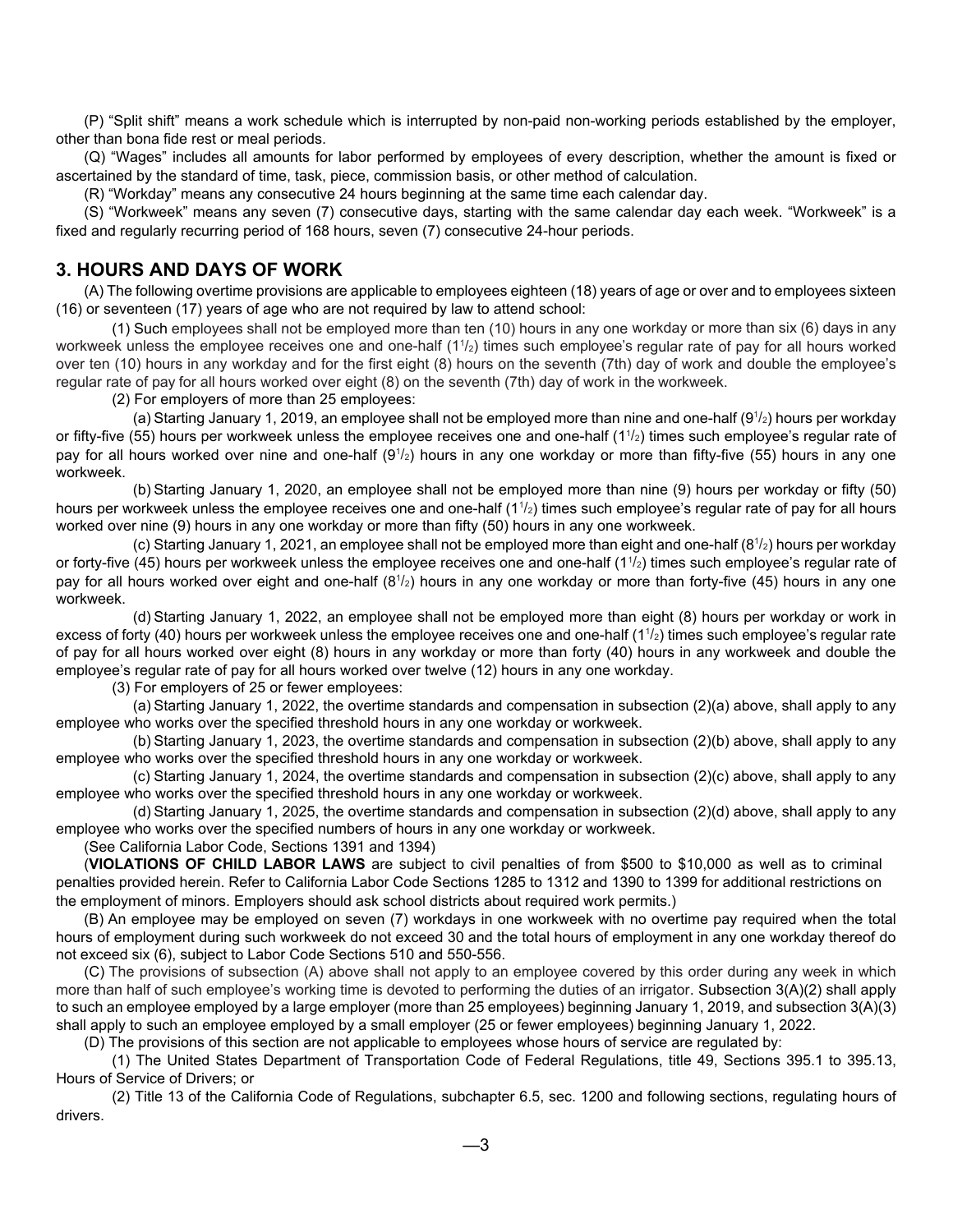(E) This section shall not apply to any employee covered by a valid collective bargaining agreement if said agreement expressly provides for the wages, hours of work, and working conditions of the employees, and if the agreement provides premium wage rates for all overtime hours worked and a regular hourly rate of pay for those employees of not less than thirty percent (30%) more than the state minimum wage.

(See California Labor Code, Section 514)

#### **4. MINIMUM WAGES**

(A) Every employer shall pay to each employee wages not less than the following:

- (1) Any employer who employs 26 or more employees shall pay to each employee wages not less than the following:
	- (a) Ten dollars and fifty cents (\$10.50) per hour for all hours worked, effective January 1, 2017;
	- (b) Eleven dollars (\$11.00) per hour for all hours worked, effective January 1, 2018;
	- (c) Twelve dollars (\$12.00) per hour for all hours worked, effective January 1, 2019; and
	- (d) Thirteen dollars (\$13.00) per hour for all hours worked, effective January 1, 2020.
- (2) Any employer who employs 25 or fewer employees shall pay to each employee wages not less than the following:
	- (a) Ten dollars (\$10.00) per hour for all hours worked, effective January 1, 2016 through December 31, 2017;
	- (b) Ten dollars and fifty cents (\$10.50) per hour for all hours worked, effective January 1, 2018;
	- (c) Eleven dollars (\$11.00) per hour for all hours worked, effective January 1, 2019; and
	- (d) Twelve dollars (\$12.00) per hour for all hours worked, effective January 1, 2020.

Employees treated as employed by a single qualified taxpayer pursuant to Revenue and Taxation Code section 23626 are treated as employees of that single taxpayer. LEARNERS: Employees during their first 160 hours of employment in occupations in which they have no previous similar or related experience, may be paid not less than 85 percent of the minimum wage rounded to the nearest nickel.

(B) Every employer shall pay to each employee, on the established payday for the period involved, not less than the applicable minimum wage for all hours worked in the payroll period, whether the remuneration is measured by time, piece, commission, or otherwise.

(C) When an employee works a split shift, one (1) hour's pay at the minimum wage shall be paid in addition to the minimum wage for that workday, except when the employee resides at the place of employment.

(D) The provisions of this section shall not apply to apprentices regularly indentured under the State Division of Apprenticeship Standards.

(E) The monthly minimum wage for sheepherders employed on a regularly scheduled 24-hour shift on a seven-day-a-week "on call" basis shall be the following:

(1) For employers who employ 26 or more employees: effective January 1, 2017, \$1,866.88 per month; effective January 1, 2018, \$1,955.74 per month; effective January 1, 2019, \$2,133.52 per month; effective January 1, 2020, \$2,311.24 per month.

(2) For employers who employ 25 or fewer employees: effective January 1, 2017, \$1,777.98 per month; effective January 1, 2018, \$1,866.88 per month; effective January 1, 2019, \$1,955.74 per month; effective January 1, 2020, \$2,133.52 per month.

(3) Wages paid to sheepherders shall not be offset by meals or lodging provided by the employer.

#### **5. REPORTING TIME PAY**

(A) Each workday an employee is required to report for work and does report, but is not put to work or is furnished less than half said employee's usual or scheduled day's work, the employee shall be paid for half the usual or scheduled day's work, but in no event for less than two (2) hours nor more than four (4) hours, at the employee's regular rate of pay, which shall not be less than the minimum wage.

(B) If an employee is required to report for work a second time in any one workday and is furnished less than two (2) hours of work on the second reporting, said employee shall be paid for two (2) hours at the employee's regular rate of pay, which shall not be less than the minimum wage.

(C) The foregoing reporting time pay provisions are not applicable when:

(1) Operations cannot commence or continue due to threats to employees or property; or when recommended by civil authorities; or

(2) Public utilities fail to supply electricity, water, or gas, or there is a failure in the public utilities, or sewer system; or

(3) The interruption of work is caused by an Act of God or other cause not within the employer's control.

(D) This section shall not apply to an employee on paid standby status who is called to perform assigned work at a time other than the employee's scheduled reporting time.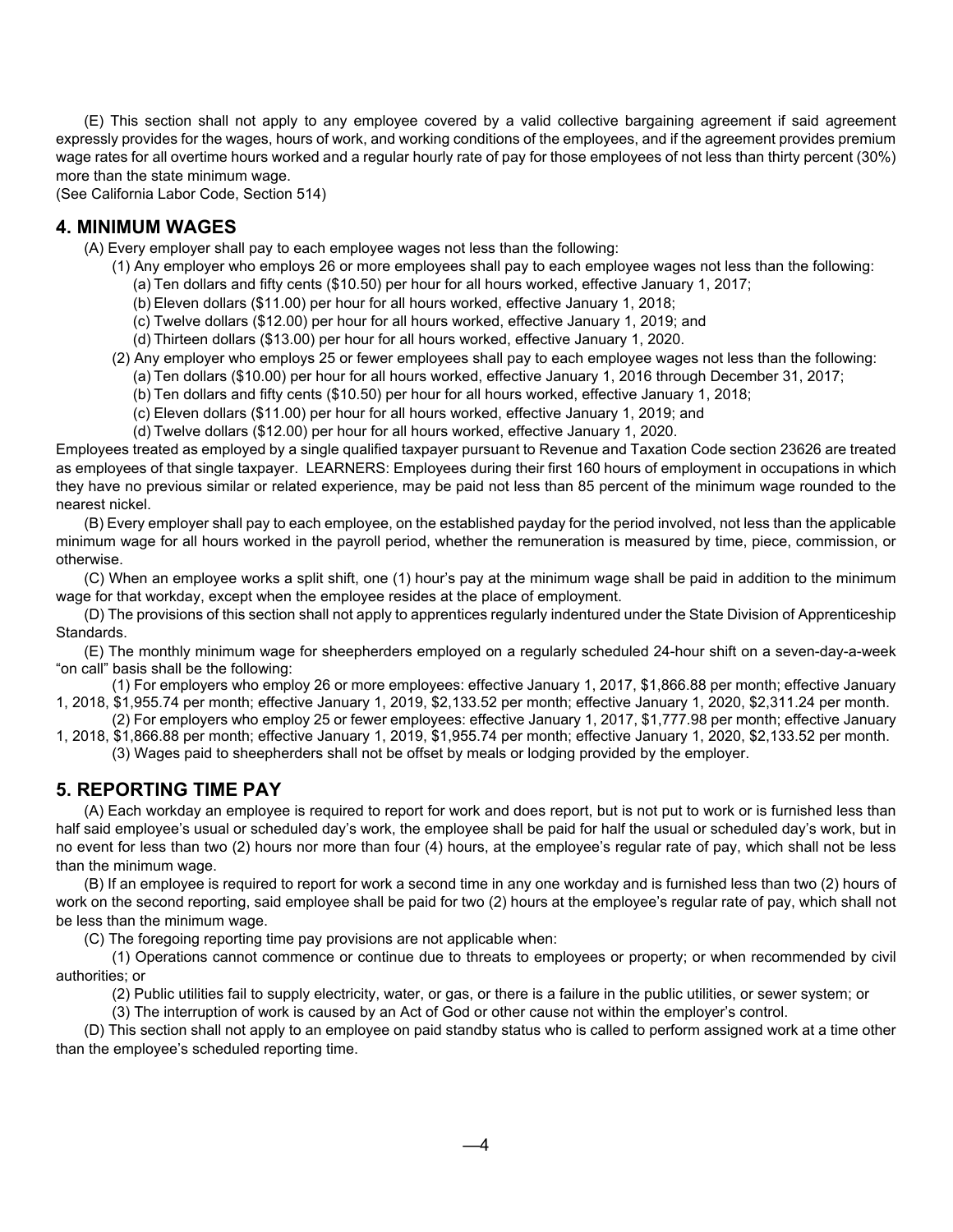#### **6. LICENSES FOR DISABLED WORKERS**

(A) A license may be issued by the Division authorizing employment of a person whose earning capacity is impaired by physical disability or mental deficiency at less than the minimum wage. Such licenses shall be granted only upon joint application of employer and employee and employee's representative if any.

(B) A special license may be issued to a nonprofit organization such as a sheltered workshop or rehabilitation facility fixing special minimum rates to enable the employment of such persons without requiring individual licenses of such employees.

(C) All such licenses and special licenses shall be renewed on a yearly basis or more frequently at the discretion of the Division.

(See California Labor Code, Sections 1191 and 1191.5)

#### **7. RECORDS**

(A) Every employer shall keep accurate information with respect to each employee including the following:

(1) Full name, home address, occupation and social security number.

(2) Birth date, if under 18 years, and designation as a minor.

(3) Time records showing when the employee begins and ends each work period. Meal periods, split shift intervals and total daily hours worked shall also be recorded. Meal periods during which, operations cease and authorized rest periods need not be recorded.

(4) Total wages paid each payroll period, including value of board, lodging, or other compensation actually furnished to the employee.

(5) Total hours worked in the payroll period and applicable rates of pay. This information shall be made readily available to the employee upon reasonable request.

(6) When a piece rate or incentive plan is in operation, piece rates or an explanation of the incentive plan formula shall be provided to employees. An accurate production record shall be maintained by the employer.

(B) Employers of sheepherders shall keep accurate information with respect to sheepherder employees, including an itemized statement showing applicable rates of pay for sheepherding and any applicable non-sheepherding agricultural or other work, all deductions, dates of period for which paid, name and social security number (if any) of employee, and name of employer.

(C) Every employer shall semi-monthly or at the time of each payment of wages furnish each employee, either as a detachable part of the check, draft, or voucher paying the employee's wages, or separately, an itemized statement in writing showing: (1) all deductions; (2) the inclusive dates of the period for which the employee is paid; (3) the name of the employee or the employee's social security number; and (4) the name of the employer, provided all deductions made on written orders of the employee may be aggregated and shown as one item.

(D) Every employer of a sheepherder shall annually notify the sheepherder of his or her rights and obligations under state and federal law.

 and year, and shall be kept on file by the employer for at least three (3) years at the place of employment or at a central location (E) All required records shall be in the English language and in ink or other indelible form, properly dated, showing month, day within the State of California. An employee's records shall be available for inspection by the employee upon reasonable request.

#### **8. CASH SHORTAGE AND BREAKAGE**

No employer shall make any deduction from the wage or require any reimbursement from an employee for any cash shortage, breakage, or loss of equipment, unless it can be shown that the shortage, breakage, or loss is caused by a dishonest or willful act, or by the gross negligence of the employee.

#### **9. UNIFORMS AND EQUIPMENT**

(A) When uniforms are required by the employer to be worn by the employee as a condition of employment, such uniforms shall be provided and maintained by the employer. The term "uniform" includes wearing apparel and accessories of distinctive design or color.

**NOTE**: This section shall not apply to protective apparel regulated by the Occupational Safety and Health Standards Board.

(B) When tools or equipment are required by the employer or are necessary to the performance of a job, such tools and equipment shall be provided and maintained by the employer, except that an employee whose wages are at least two (2) times the minimum wage provided herein may be required to provide and maintain hand tools and equipment customarily required by the trade or craft. This subsection (B) shall not apply to apprentices regularly indentured under the State Division of Apprenticeship Standards.

**NOTE**: This section shall not apply to protective equipment and safety devices on tools regulated by the Occupational Safety and Health Standards Board.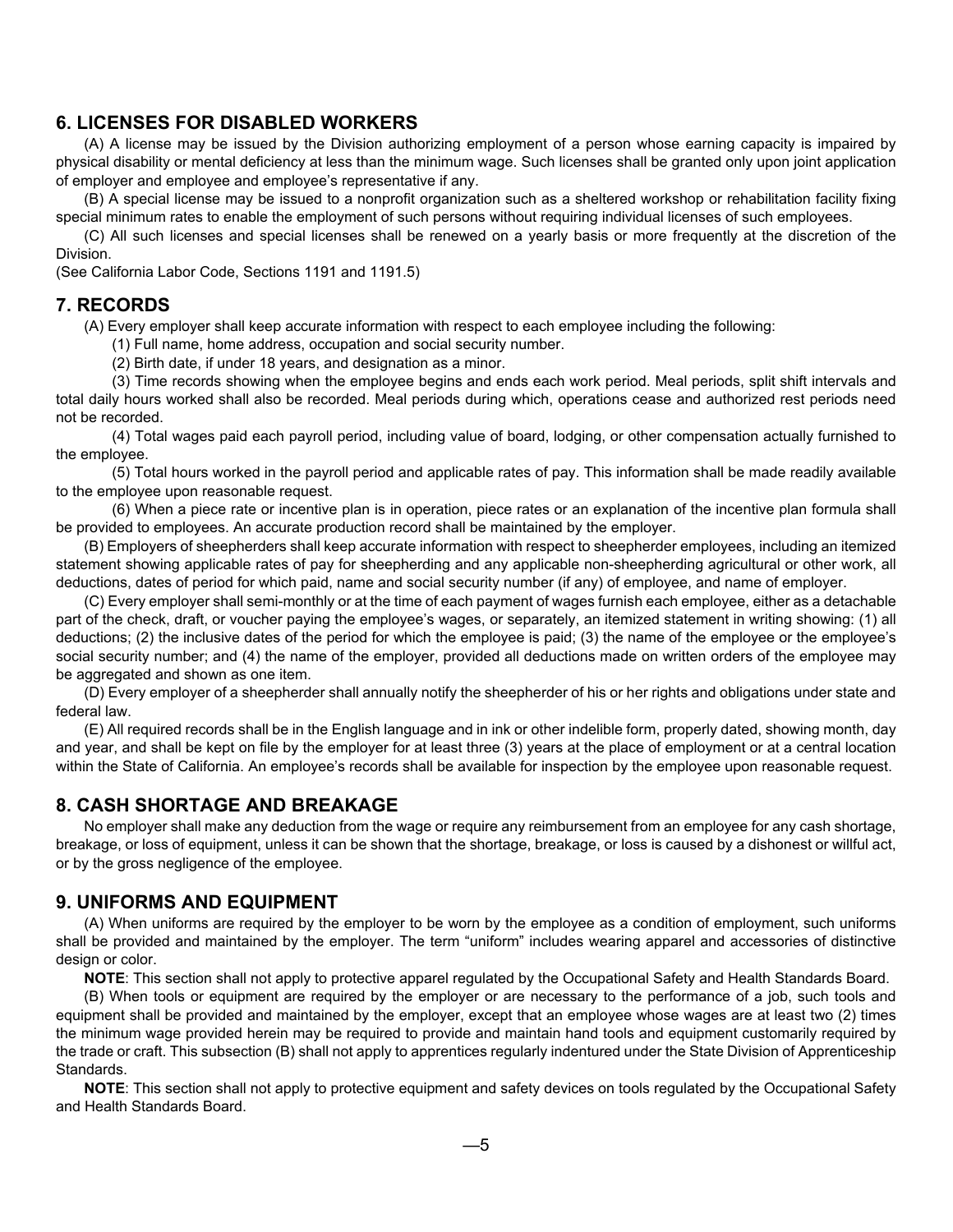(C) A reasonable deposit may be required as security for the return of the items furnished by the employer under provisions of subsections (A) and (B) of this section upon issuance of a receipt to the employee for such deposit. Such deposits shall be made pursuant to Section 400 and following of the Labor Code or an employer with the prior written authorization of the employee may deduct from the employee's last check the cost of an item furnished pursuant to (A) and (B) above in the event said item is not returned. No deduction shall be made at any time for normal wear and tear. All items furnished by the employer shall be returned by the employee upon completion of the job.

#### **10. MEALS AND LODGING**

(A) "Meal" means an adequate, well-balanced serving of a variety of wholesome, nutritious foods.

(B) "Lodging" means living accommodations available to the employee for full-time occupancy which are adequate, decent, and sanitary according to usual and customary standards. Employees shall not be required to share a bed.

(C) Meals or lodging may not be credited against the minimum wage without a voluntary written agreement between the employer and the employee. When credit for meals or lodging is used to meet part of the employer's minimum wage obligation, the amounts so credited may not be more than the following:

| <b>EFFECTIVE:</b><br>For an employer who employs:                                                                             | <b>JANUARY 1, 2017</b> |                                                | 26 or More 25 or Fewer 26 or More 25 or Fewer | <b>JANUARY 1, 2018</b>               |                                      | <b>JANUARY 1, 2019</b><br>26 or More 25 or Fewer 26 or More 25 or Fewer |                     | <b>JANUARY 1, 2020</b>                         |
|-------------------------------------------------------------------------------------------------------------------------------|------------------------|------------------------------------------------|-----------------------------------------------|--------------------------------------|--------------------------------------|-------------------------------------------------------------------------|---------------------|------------------------------------------------|
| <b>LODGING</b>                                                                                                                | \$49.38/<br>week       | <b>Employees Employees</b><br>\$47.03/<br>week | <b>Employees</b><br>\$51.73/<br>week          | <b>Employees</b><br>\$49,38/<br>week | <b>Employees</b><br>\$56.43/<br>week | <b>Employees</b><br>\$51.73/<br>week                                    | \$61.13/<br>week    | <b>Employees Employees</b><br>\$56.43/<br>week |
|                                                                                                                               | \$40.76/<br>week       | \$33.82/<br>week                               | \$42.70/<br>week                              | \$40.76/<br>week                     | \$46.58/<br>week                     | \$42.70/<br>week                                                        | \$50,46/<br>week    | \$46.58/<br>week                               |
| Apartment - two thirds (2/3) of the ordinary rental value, and in no                                                          | \$593.05/<br>month     | \$554.81/<br>month                             | \$621.29/<br>month                            | \$593.05/<br>month                   | \$677.75/<br>month                   | \$621.28/<br>month                                                      | \$734.21/<br>month  | \$677.75/<br>month                             |
| Where a couple are both employed by the employer, two thirds (2/3)<br>of the ordinary rental value, and in no event more than | \$877.27/<br>month     | \$835,49/<br>month                             | \$919.04/<br>month                            | \$877.26/<br>month                   | \$1002.56/<br>month                  | \$919.02/<br>month                                                      | \$1086.07/<br>month | \$1002.56/<br>month                            |
| <b>MEALS</b>                                                                                                                  | \$3.80                 | \$3.62                                         | \$3.98                                        | \$3.80                               | \$4.34                               | \$3.98                                                                  | \$4.70              | \$4.34                                         |
| Lunch.                                                                                                                        | \$5.22                 | \$4.97                                         | \$5.47                                        | \$5.22                               | \$5.97                               | \$5.47                                                                  | \$6.47              | \$5.97                                         |
|                                                                                                                               | \$7.09                 | \$5.68                                         | \$7.35                                        | \$7.01                               | \$8.01                               | \$7.34                                                                  | \$8.68              | \$8.01                                         |

(D) Meals, evaluated as part of the minimum wage, must be bona fide meals consistent with the employee's work shift. Deductions shall not be made for meals not received or lodging not used.

(E) If, as a condition of employment, the employee must live at the place of employment or occupy quarters owned or under the control of the employer, then the employer may not charge rent in excess of the values listed herein.

(F) Paragraphs (C), (D), and (E) above shall not apply to sheepherders. Every employer shall provide to each sheepherder not less than the minimum monthly meal and lodging benefits required to be provided by employers of sheepherders employed under the provisions of the H-2A program of the federal Immigration and Nationality Act [8 U.S.C. Section 1101 et seq.], or any successor provisions.

(G) Fixed Site Housing: A sheepherder not engaged in open range sheepherding, shall be provided with fixed site housing that complies with all the following standards and requirements:

(1) Toilets (which may include portable toilets) and bathing facilities (which may include a portable facility).

(2) Heating (which may include a camp stove or other sources of heat).

(3) Indoor Lighting.

(4) Potable hot and cold water.

(5) Cooking facilities and utensils.

(6) Refrigeration for perishable foodstuffs (which may include ice chests, provided that ice is delivered to the sheepherder, as needed, to maintain a continuous temperature required to retard spoilage and assure food safety).

(7) Fixed Site Housing Inspections: housing that is erected for sheepherders at fixed locations shall be annually inspected by the State of California Employment Development Department for compliance with Paragraph (F) of this section, unless the employer receives a statement in writing from the Employment Development Department that there are no such inspectors available.

(H) Mobile Housing: When a sheepherder is engaged in open range sheepherding, the employer shall provide mobile housing that complies with all standards and inspection requirements prescribed for mobile sheepherder housing by the United States Department of Labor then in effect. Such housing shall be inspected and approved annually by an inspector from the Employment Development Department unless the employer receives a statement in writing from the Employment Development Department that there are no such inspectors available.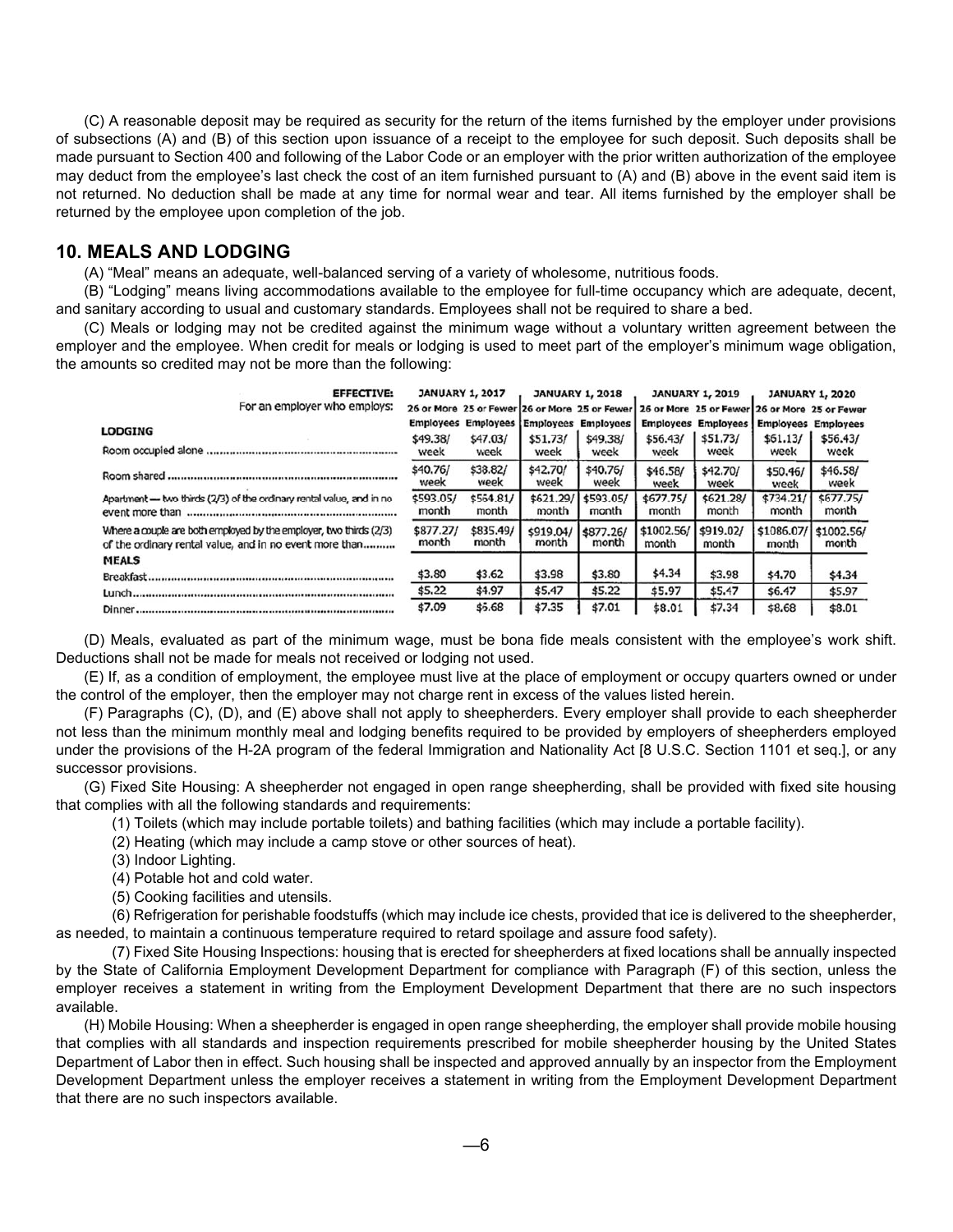#### **11. MEAL PERIODS**

 day's work the meal period may be waived by mutual consent of employer and employee. Unless the employee is relieved of all and when by written agreement between the parties an on-the-job paid meal period is agreed to. (A) An employer may not employ an employee for a work period of more than five (5) hours without providing the employee with a meal period of not less than 30 minutes, except that when a work period of not more than six (6) hours will complete the duty during a 30 minute meal period, the meal period shall be considered an "on duty" meal period and counted as time worked. An "on duty" meal period shall be permitted only when the nature of the work prevents an employee from being relieved of all duty

 period may be waived by mutual consent of the employer and the employee only if the first meal period was not waived. (B) An employer may not employ an employee for a work period of more than ten (10) hours per day without providing the employee with a second meal period of not less than 30 minutes, except that if the total hours worked is no more than 12 hours, the second meal (See California Labor Code, Section 512)

#### **12. REST PERIODS**

Every employer shall authorize and permit all employees to take rest periods, which insofar as practicable shall be in the middle of each work period. The authorized rest period time shall be based on the total hours worked daily at the rate of ten (10) minutes net rest time per four (4) hours or major fraction thereof. However, a rest period need not be authorized for employees whose total daily work time is less than three and one-half  $(3<sup>1</sup>/<sub>2</sub>)$  hours. Authorized rest period time shall be counted as hours worked for which there shall be no deduction from wages.

#### **13. SEATS**

When the nature of the work reasonably permits the use of seats, suitable seats shall be provided for employees working on or at a machine.

#### **14. OTHER WORKING CONDITIONS APPLICABLE TO SHEEPHERDERS**

Sheepherders shall be provided with all of the following at each work site:

(A) Regular mail service, which, in the case of open range locations, shall mean mail delivery not less frequently than once every seven days.

(B) An appropriate form of communication, including but not limited to a radio and/or telephone, which will allow sheepherders to communicate with employers, health care providers, and government regulators. Employers may charge sheepherders for all others uses.

(C) Visitor access to fixed site housing and, when practicable, to mobile housing.

#### **15. EXEMPTIONS**

If, in the opinion of the Division after due investigation, it is found that the enforcement of any provisions in Section 7, Records; Section 11, Meal Periods; Section 12, Rest Periods; or Section 13, Seats, would not materially affect the welfare or comfort of employees and would work an undue hardship on the employer, exemption may be made at the discretion of the Division. Such exemptions shall be in writing to be effective and may be revoked after reasonable notice is given in writing. Application for exemption shall be made by the employer or by the employee and/or the employee's representative to the Division in writing. A copy of the application is filed with the Division.

#### **16. FILING REPORTS**

(See California Labor Code, Section 1174(a))

#### **17. INSPECTION**

(See California Labor Code, Section 1174)

#### **18. PENALTIES**

(See California Labor Code, Section 1199)

(A) In addition to any other civil penalties provided by law, any employer or any other person acting on behalf of the employer who violates, or causes to be violated, the provisions of this order, shall be subject to the civil penalty of:

(1) Initial Violation—\$50.00 for each underpaid employee for each pay period during which the employee was underpaid in addition to an amount which is sufficient to recover unpaid wages.

(2) Subsequent Violations—\$100.00 for each underpaid employee for each pay period during which the employee was underpaid in addition to an amount which is sufficient to recover unpaid wages.